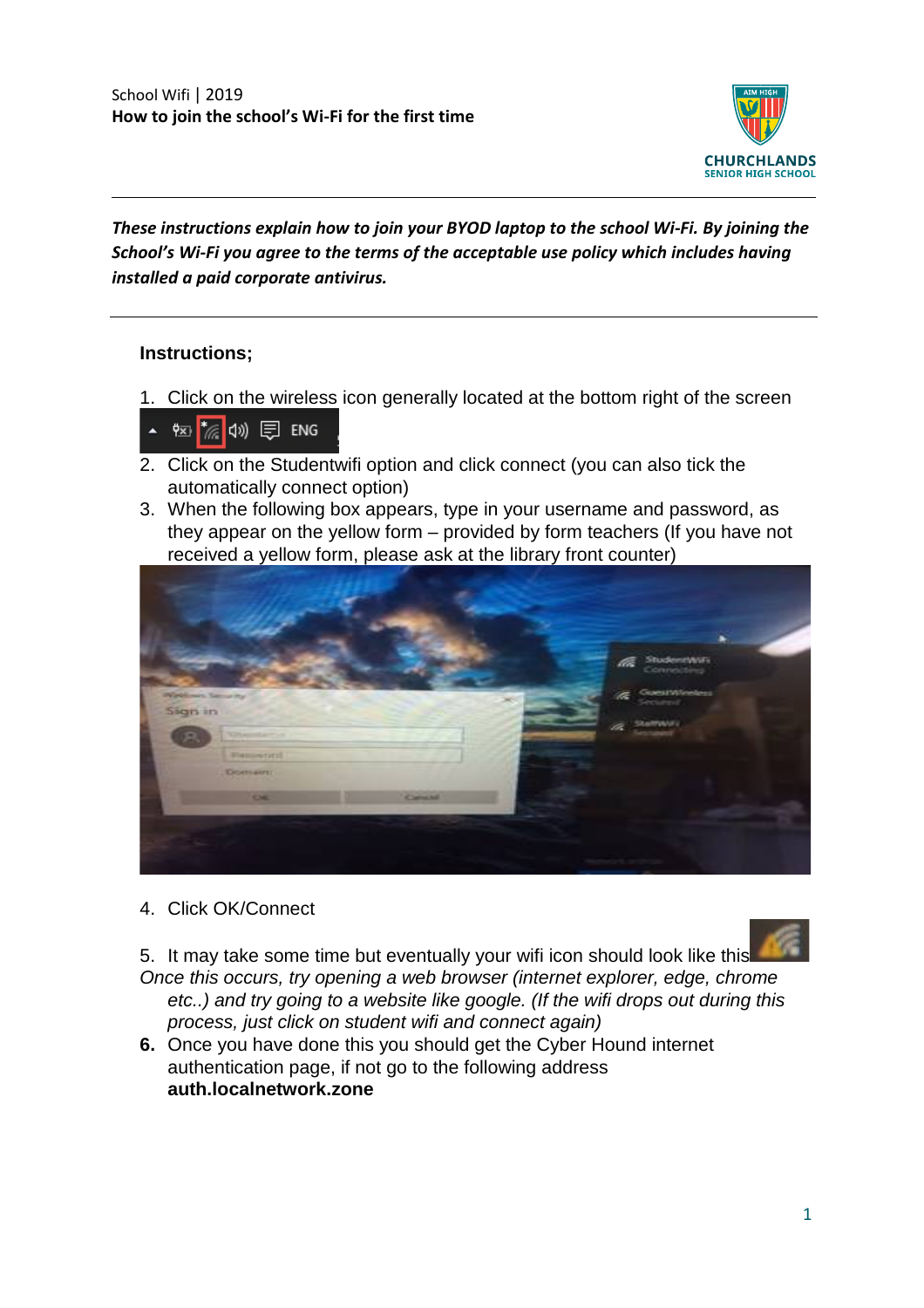



## **Internet Authentication**

## **Appropriate Use of Online Services**

Do not attempt to log on unless you are an authorised user. Do not use this computer unless you have obtained permission to do so. By using this computer, and the associated services, you agree to abide by the acceptable use of computers policy. By logging on, you also give full agreement to comply with Department of Education and Churchlands Senior High School policies. You also give consent to logging, monitoring, auditing and disclosure of your use of these services. Inappropriate use of these services will result in disciplinary action.

You can view the Department of Education's Telecommunications Use policy and Students Online policy at DET Policies Website. The Churchlands Senior High School Acceptable Use Policy can be viewed in the school-issued student diary and Online PDF Version.

| Login           |          |     |
|-----------------|----------|-----|
| <b>Username</b> | Username |     |
| Password        | Password |     |
|                 |          | Loa |

- 7. When you get the following page, please enter the username and password and click login (click yes/ok to any other prompts on this screen)
- 8. Once login has occurred, you should be redirected to a certificate installation screen. If not, type in the following address into the address bar **cert.localnetwork.zone.**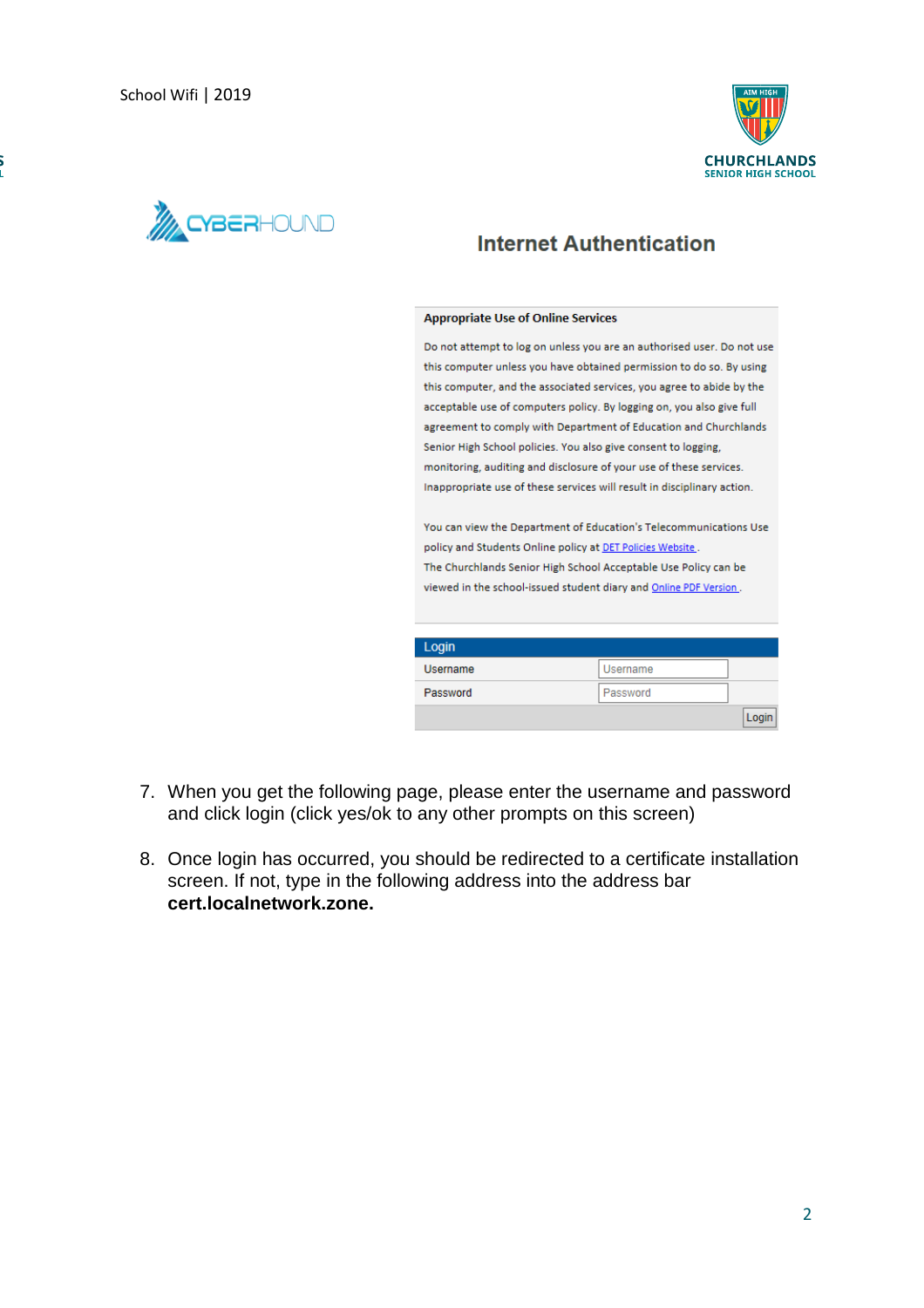

| <b>CyberHound Appliance Certificate Installation</b> |                                                                                                        |                |  |
|------------------------------------------------------|--------------------------------------------------------------------------------------------------------|----------------|--|
|                                                      | To access the internet you need to install your organization's<br>security certificate on your device. |                |  |
|                                                      | Once the certificate has been installed you may continue to                                            |                |  |
|                                                      | <b>Operating System:</b>                                                                               | <b>Windows</b> |  |
|                                                      | <b>Certificate Status:</b>                                                                             | Not Installed  |  |
|                                                      | To install, select install certificate and follow the directions.                                      |                |  |
|                                                      | <b>Install Certificate</b>                                                                             |                |  |

- 9. Click on install certificate. (Depending on what browser you are using you may get different options. Where possible, select the option "Open when Done")
- 10.Give the certificate time to install (This can take up to 2 minutes) *(If you get Windows Smartscreen can't be reached right now screen, click run*

*anyway.)*

11.Click force close all browser on the BYOD installer box



12.Click OK on the updating certificates box